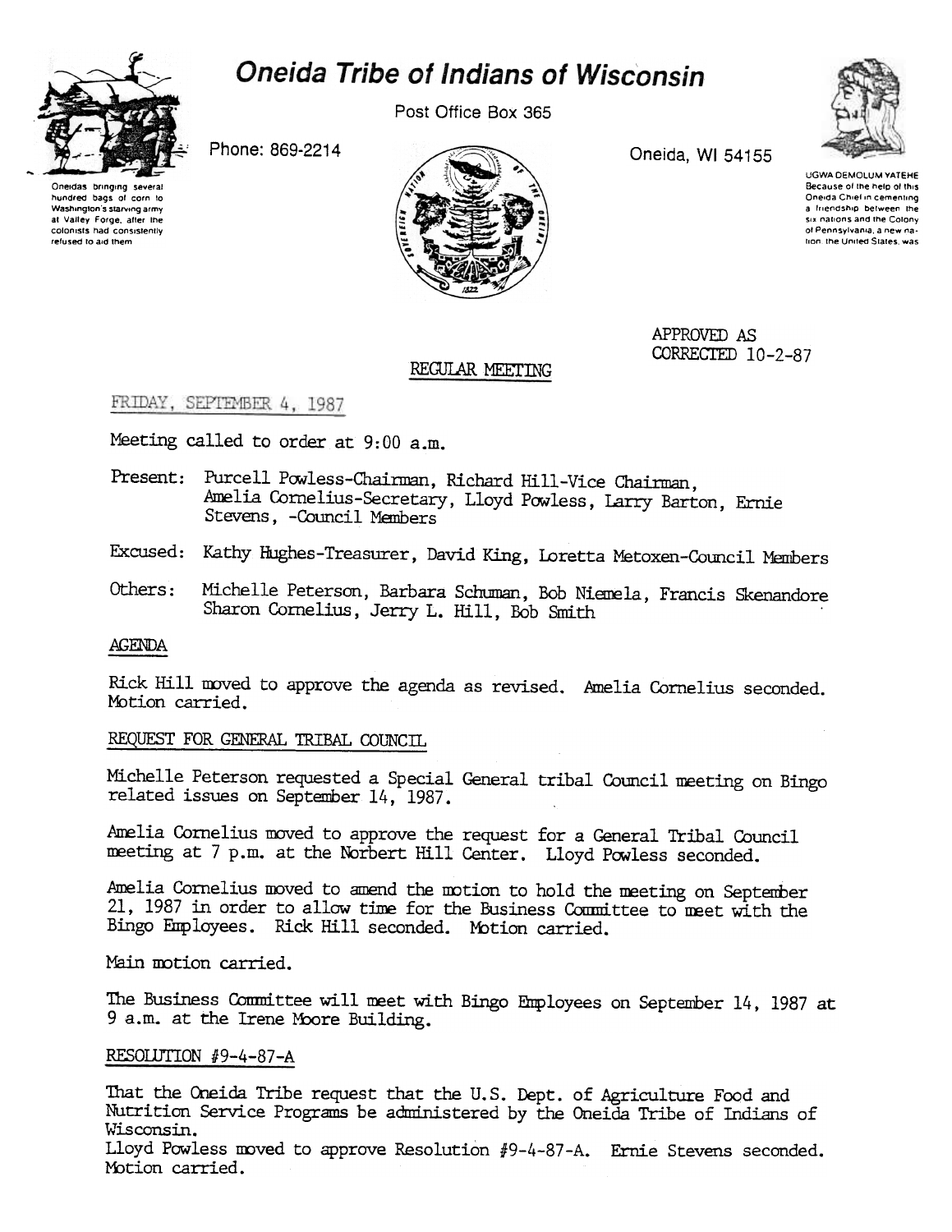ONEIDA TRIBE OF INDIANS OF WISCONSIN SPECIAL MEETING - SEPTEMBER 4, 1987 Page 2

PERSONNEL - Barbara Schuman

New Hires

- Medical Lab Technologist - Kay Barlament

- Freedom Home School Coordinator Don Hill
- Early Childhood Teacher Assistant Barbara Williams
- Cashier/Sales Clerks:
	- 1. Collene Cottrell
- 5. Karen Hill
- 2. Donna Denny
- 3. John Doxtator 4. Mary Frion
- 6. Tina Christjohn
- 7. Julie Clark
- 8. Vickie Metoxen
- Fitness Coordinator Christine R. Charlier
- File Clerk Carolyn Skenandore
- Enterprise Auditor Doris Yelk-Wilberg

Hearing: Julie King

Hiring Information:

- Radiological Technologist Dianne Boex
- CHR/Nutrition Aide Laura King
- Cashier/Sales Clerk Pool:
	- 1. David Bischoff
	- 2. Janet Hill
	- 3. Marilyn M. Jourdan
- Headstart Bus Driver Phillip J. Peters, Jr.

Promotion: Dental Assistant - Celestine King

Amelia Cornelius moved to request Personnel to send job descriptions to Milwaukee and Chicago for posting in areas where Oneidas meeting. Rick Hill seconded. Motion carried.

REOUEST FOR FINANCIAL ASSISTANCE

Ina Gail Bain is requesting financial assistance to level their trailer home.

Amelia Cornelius moved to allow \$100 for the leveling of the trailer and that the Bains provide the labor for removing and replacing the skirting. Lloyd Powless seconded. Motion carried.

#### TRAVEL REQUEST

Lloyd Powless requested approval to travel to Manitowoc, WI for the Child Welfare Advisory Committee meeting on September 16 & 17, 1987.

Rick Hill moved to approve, Ernie Stevens seconded. Motion carried.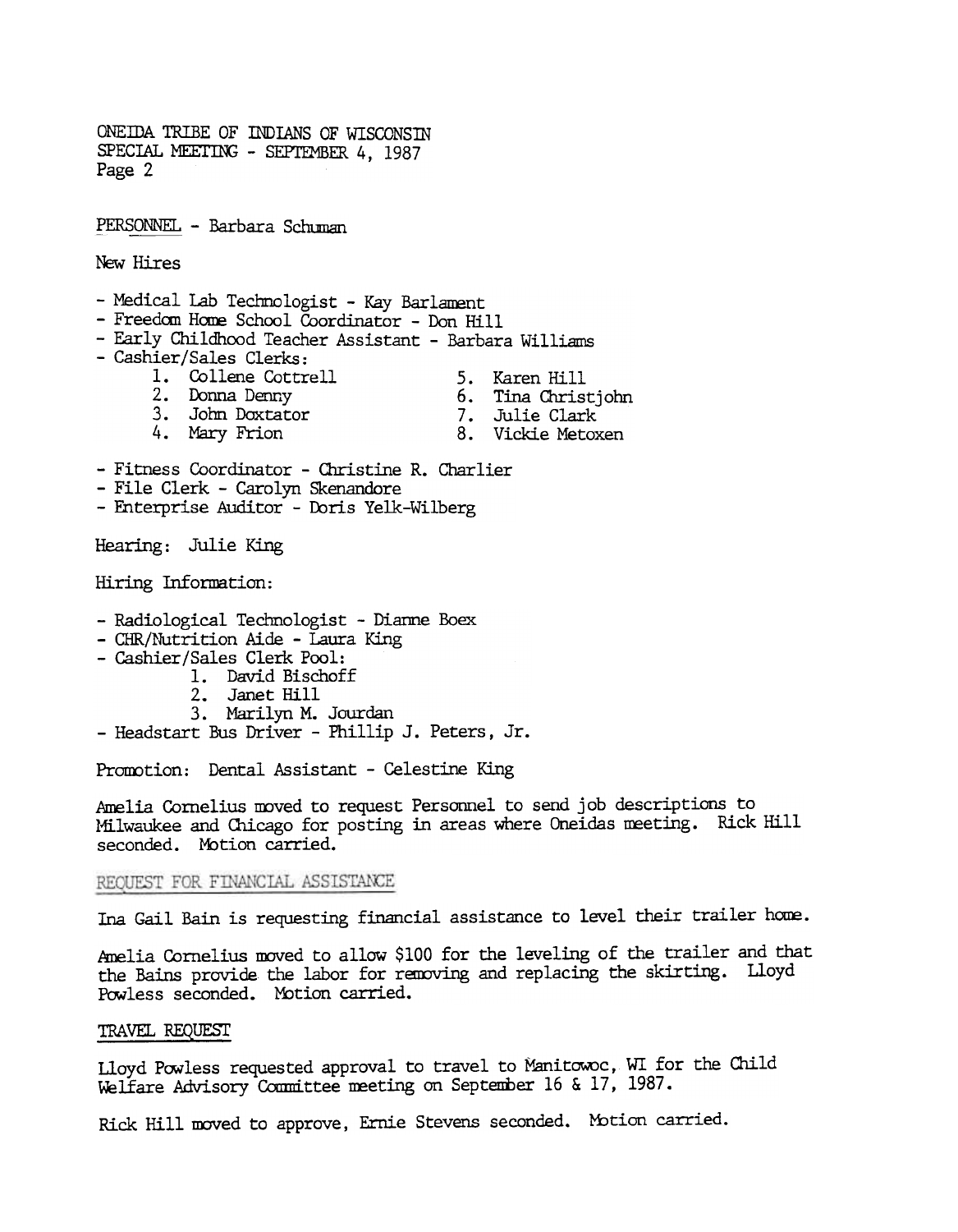ONEffiA TRIBE OF INDIANS OF WISCONSIN SPECIAL MEETING - SEPTEMBER 4, 1987 Page 3

#### SENATOR PROXMIRE RETIREMENT

Rick Hill moved to have the Tribal Secretary write a letter of appreciation to Senator Proxmire on his retirement and to select an appropriate gift for him with assistance by Charles Leonard. Ernie Stevens seconded. Motion carried.

#### INDIAN FEST

Lloyd Powless reported that the Tribe will share  $\frac{1}{2}$  the cost of the tent (\$250). John Powless will display the Economic Development Booth and take the Jr. Miss Oneida, Alison Powless along. Bob Smith will be taking a "Hands on Display" .

#### FINANCE & APPROPRIATIONS

Finance & Appropriation made the following recommendations:

(1 Equipment Acquisition - Computer for Enrollments for  $$4,437$  - Enrollment office has identified \$1,800 in FY '87 budget for the purchase and is requesting \$2,637 from F&A. Enrollments had budgeted for this in '88 and would reimburse the Tribe the amount funded by F&A and any additional expenses. F&A recommends approval.

Rick Hill moved to approve, Ernie Stevens seconded. Motion carried.

(2) Senior Energy Aide Grant Proposal -Deadline for proposal for September 11, 1987. Requesting approval for submission before this date. F&A recommends approval for submission.

Amelia Cornelius moved to approve, Rick Hill seconded. Motion carried.

(3) Head Start Grant Renewal for  $12/30/87$ -11/88 - Request approval and submission of proposal for \$185,000. F&A recommends submission.

Amelia Cornelius moved to approve, Lloyd Powless seconded. Motion carried

(4) Equipment Acquisition/Parks & Wildlife - Request to purchase playgroun equipment for Site II and 3-Sisters park sites. Received a bid from J.E. Burke Company which was the lowest for \$2,734. This was tabled for further information on availability of funds.

Rick Hill concurred with tabling of equipment acquisition for further information on availability of funds. Lloyd Powless seconded. MOtion carried.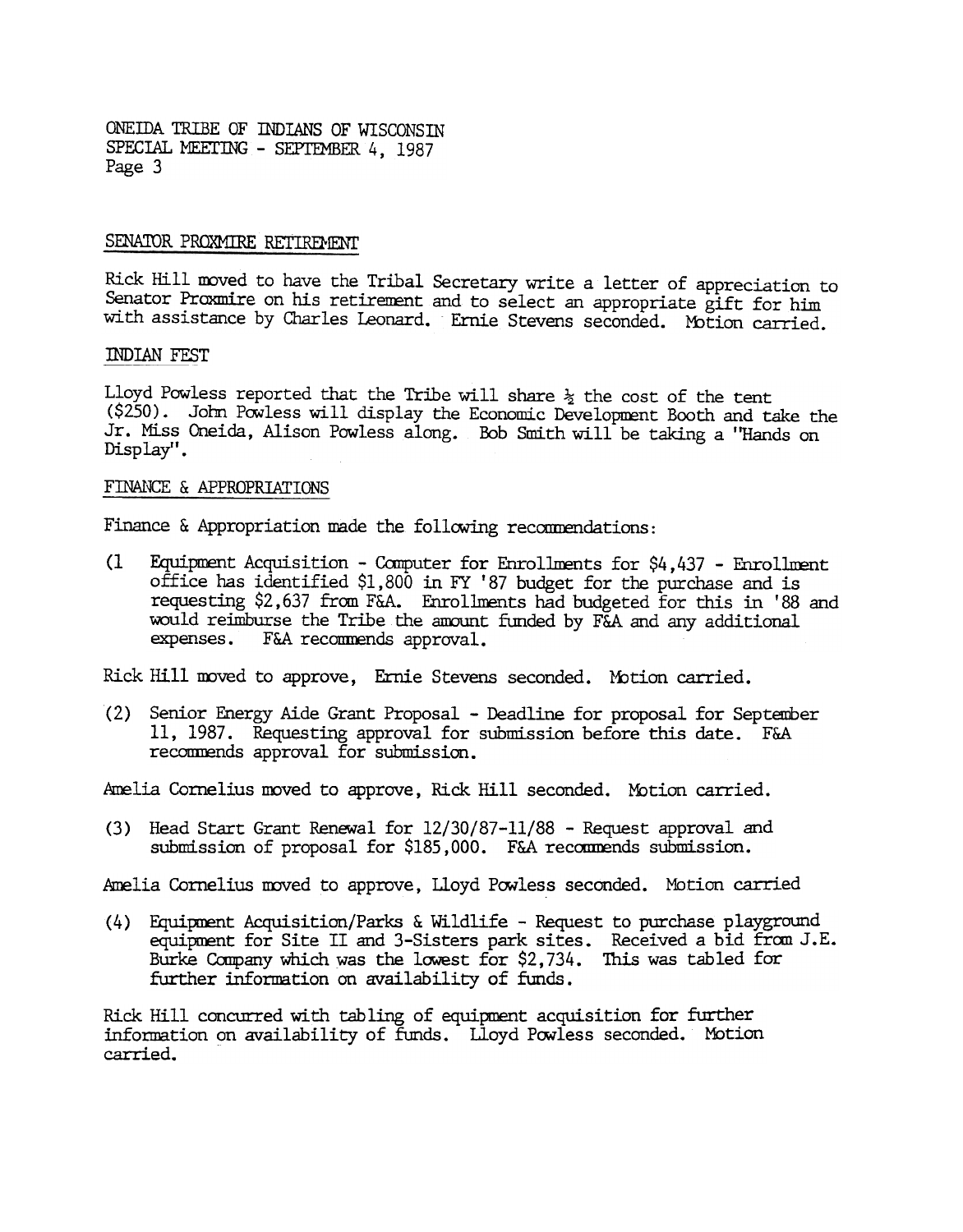ONEIDA TRIBE OF INDIANS OF WISCONSIN SPECIAL MEETING - SEPTEMBER 4, 1987 Page 4

#### FrnANCE & APPROPRIATIONS (Continued)

Equipment Acquisition - Purchasing Dept. is requesting a emergency typewriter for \$1,595.00 from K&L. There are no bids as the Accounting office has standardized to Panasonic. Discussion on Amelia's request for a typewriter. F&A recamends approval for Panasonic typewriter for Purchasing Dept. at \$1,595, and \$2, 000 for equipment purchase for Amelia. Funding to come from Management Services.

Lloyd Powless moved to approve, Ernie Stevens seconded. Motion carried.

Equipment Purchase - Utilities Department is requesting well pumps from Van Deyadht Pump for \$2,289.00, including installation. At present \$3,000 is remaining in last year's budget. Only one bid obtained. Received no responses back from other companies. Van Deyacht has been the lowest bid the past. F&A recommends approval with funds to come from operating reserves.

Amelia Cornelius moved to approve, Ernie Stevens seconded. Motion carried.

(7) Discussion: Tribal Building Renovation - Alternatives were discussed on the future of the tribal building. Approximately \$16,000 would cover renovation costs. This would cover, roof, insulation, windows, lighting, ceiling, electrical, etc. F&A recommends unbudgeted funds to came fram operating reserves.

Lloyd Powless moved to approve, Ernie Stevens seconded. Larry Barton opposed Motion carried.

Information:

FUndraising Calendars -Miss Oneida Pageant is requesting a \$10,000.00 loan from F&A to begin developing the calendar project. loan will be paid back to the tribe before any profit is made to the Miss Oneida Pageant. This project was originally approved by the Business Comnittee on 8/25/87 and referred to F&A for identification of funds. F&A identified funding from operating reserves, to be reimbursed.

- (9) Budget Modification/Summer Session Yvonne Jourdan is requesting trib contingency funds. The program was approved for \$51,236 and is in need of \$6,776. F&A recommends approval of budget modification.
- (10) The Tribe received a grant £rom the Diocese of Green Bay as a matching fund from the Campaign for Human Development for the WI Council on Criminal Justice for \$3,500. The Tribe expects this program to result in improved relations between the youth of the Oneida Reservation and the law enforcement law enforcement agencies serving the Reservation, a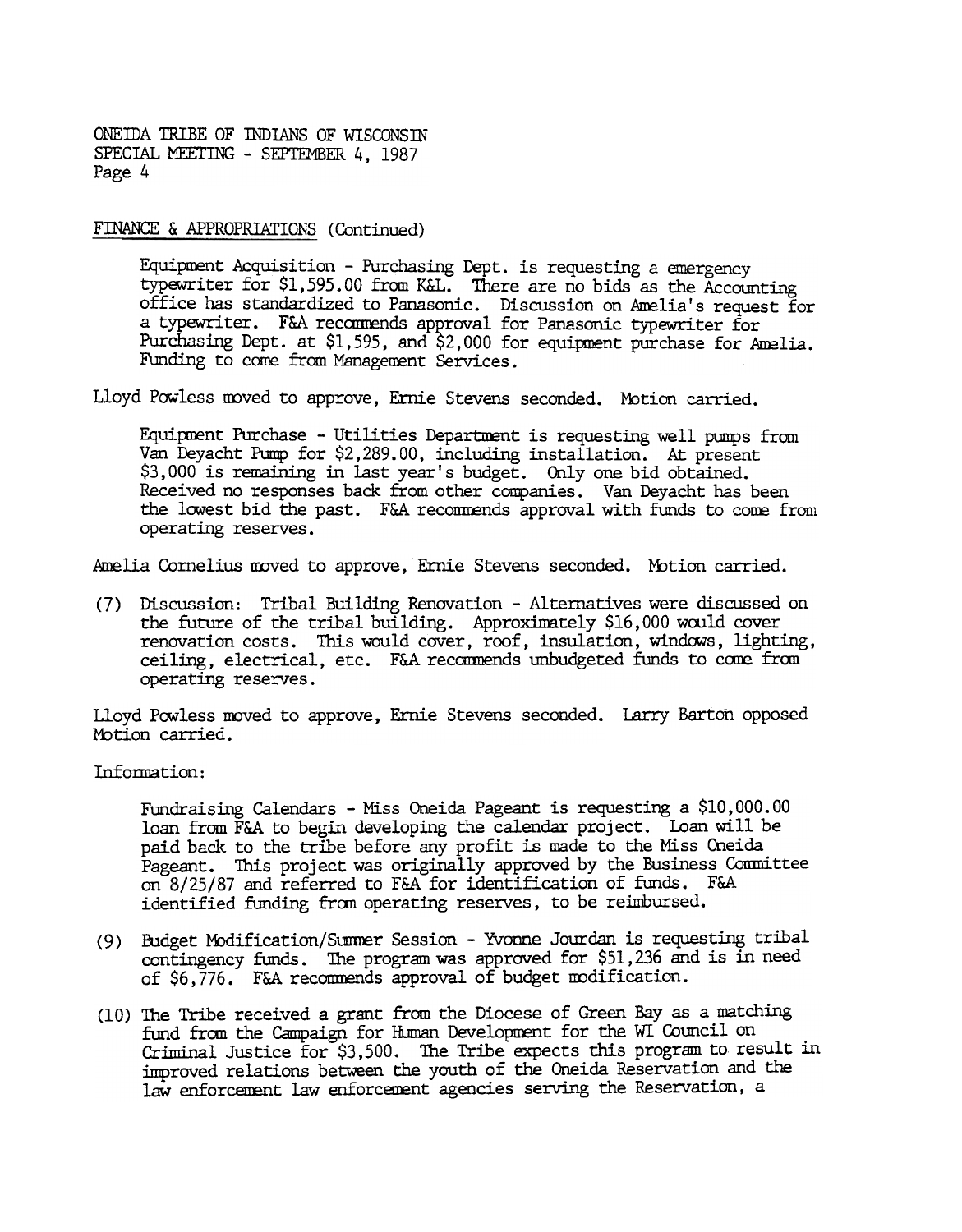ONEIDA 1RIBE OF INDIANS OF WISCONSm SPECIAL MEETING - SEPTEMBER 4, 1987 Page 5

## FINANCE & APPROPRIATIONS (Continued)

closer and more cooperative working relationship between the Oneida Tribe and local law enforcement agencies, and a decrease in the frequency and severity of offenses committed by youth on the Oneida Reservation. F&A recommends this information be returned to Chris Johns for further clarification.

(11 Equipment Purchase - Bingo: Requests purchase of Condiment Station for \$747.20 from Reinhart InSt. Foods, Inc for sanitation purposes. F&A recommends approval with funds to come from the program.

Ernie Stevens moved to approve, Rick Hill seconded. Motion carried.

- (12) Information: Utilities Program Requests \$4,000 to dig weep holes fo fire hydrants. F&A recommends tabling this for further research
- (13) Somerville & Associates -Invoice: Somerville did a layout on the Library expansion. The tribe did not follow through with the expansion and also did process the invoice for payment to Somerville for the work which amounted to \$829.00. F&A recommends payment to Somerville with funds to come from operating reserves.

Amelia moved to approve, Lloyd Powless seconded. Motion carried.

(14) Norbert Hill Center Roof: Request is to reroof the gymnasium. Lowest bid obtained was Northern Metal & Roofing for \$41,319. F&A recommends approval of lowest bid with funds to come from operating reserves.

Lloyd Powless moved to approve, Ernie Stevens seconded. Motion carried.

#### ASSEMBLY BIIL AB316

Assembly Bill AB 316 relates to defining "American Indian" for purposes of minority contracting needs support to move out of the Rules Committee to the floor for consideration.

Amelia Cornelius moved to have Ernie Stevens draft a letter of support. Lloyd Powless seconded. Motion carried.

## GOVERNOR THOMPSON CRIME PREVENTION AWARD CEREMONY

Amelia Cornelius moved to have Purcell Powless attend Governor Thompson's Crime Prevention Award Ceremony on September 9, 1987 in Madison. The award to the Tribe is \$8,052. Lloyd Powless seconded. Motion carried.

#### DISCUSSION ON BINGO

Francis Skenandore presented an article that is being printed in the Kalihwisaks concerning recommendations given to the General Tribal Council and the actions implemented by the Business Committee.